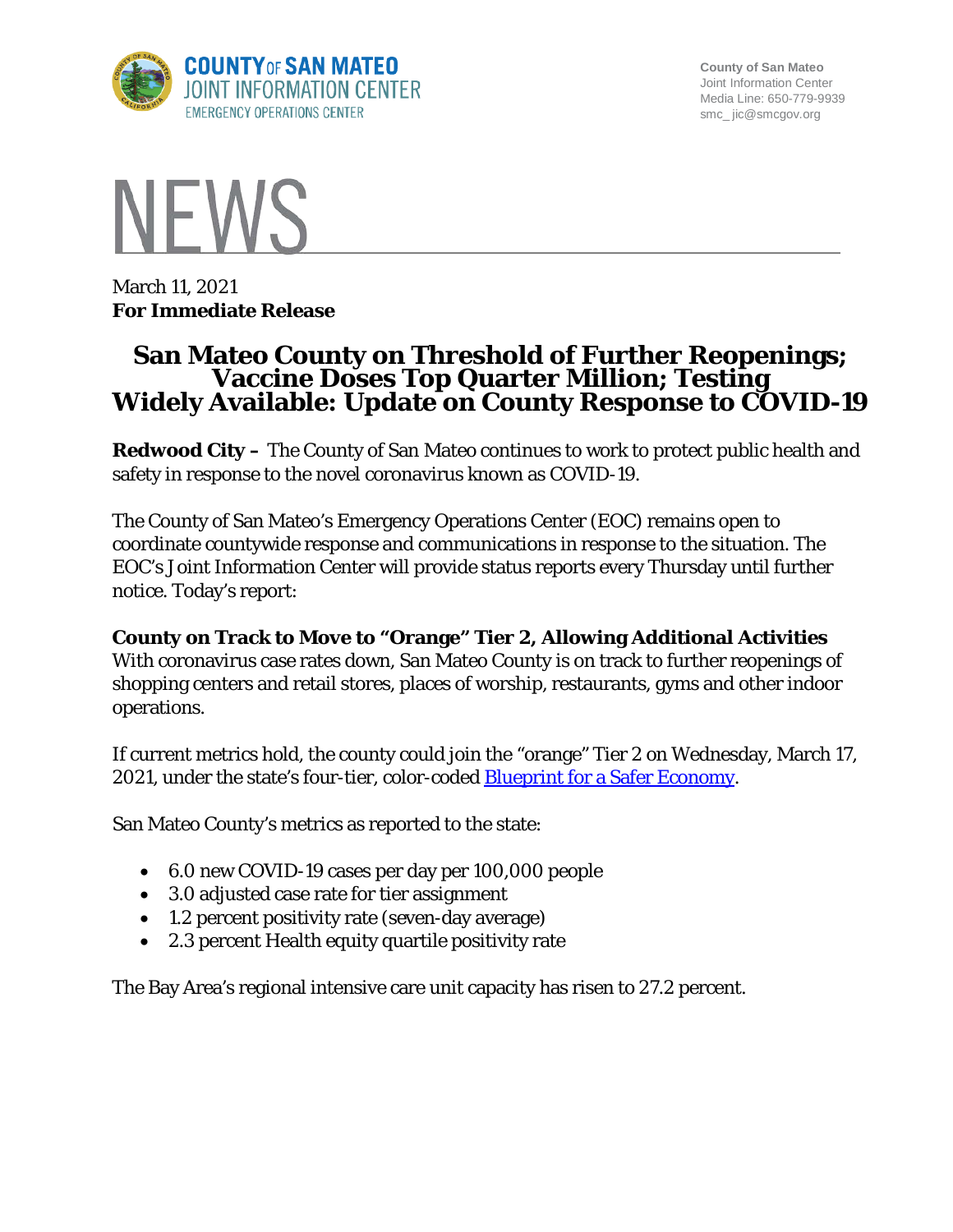The state is expected to announce on Tuesday whether San Mateo County may advance to the orange Tier 2. Only three of California's 58 counties representing just 0.1 percent of the state's population are currently in the orange tier.

## **Vaccine Eligibility Expanding on March 15**

On March 15, individuals with certain medical conditions, outlined in the [State's Feb. 12,](https://www.cdph.ca.gov/Programs/CID/DCDC/Pages/COVID-19/Provider-Bulletin-2-12-21.aspx)  2021 [guidance](https://www.cdph.ca.gov/Programs/CID/DCDC/Pages/COVID-19/Provider-Bulletin-2-12-21.aspx) to providers, will become eligible to recive the vaccine.

"We expect health care providers to identify those who will become eligible to be vaccinated starting March 15th based on specific medical conditions," said Anand Chabra, MD, COVID-19 Vaccination Branch Chief.

As vaccine supply allows, many residents will have pathways through the large health care provider systems (Kaiser, Sutter, Dignity, AHMC-Seton). For those who are found eligible by their health care provider who do not have a vaccination pathway, the County will continue to arrange pathways and partner with local providers such as pharmacies and safety net clinics.

"We are awaiting any further State guidance on the documentation that could make eligibility easier to confirm at the local level and/or any aspects that will be standardized as appointments are offered through the State's My Turn platform," said Dr. Chabra.

## **Testing Widely Available, Key to Further Reopenings**

To move through tiers, the state looks at several metrics: the number of people being tested as a share of a county's overall population and positivity and case rates. A county also needs to meet an equity metric in less advantaged neighborhoods.

You can do your part by getting tested: Safe, easy and no-cost testing is widely available at County-sponsored locations for everyone who lives or works in San Mateo County regardless of symptoms.

These include testing sites at:

- College of San Mateo
- North Fair Oaks
- San Bruno
- Daly City
- South San Francisco
- East Palo Alto
- Menlo Park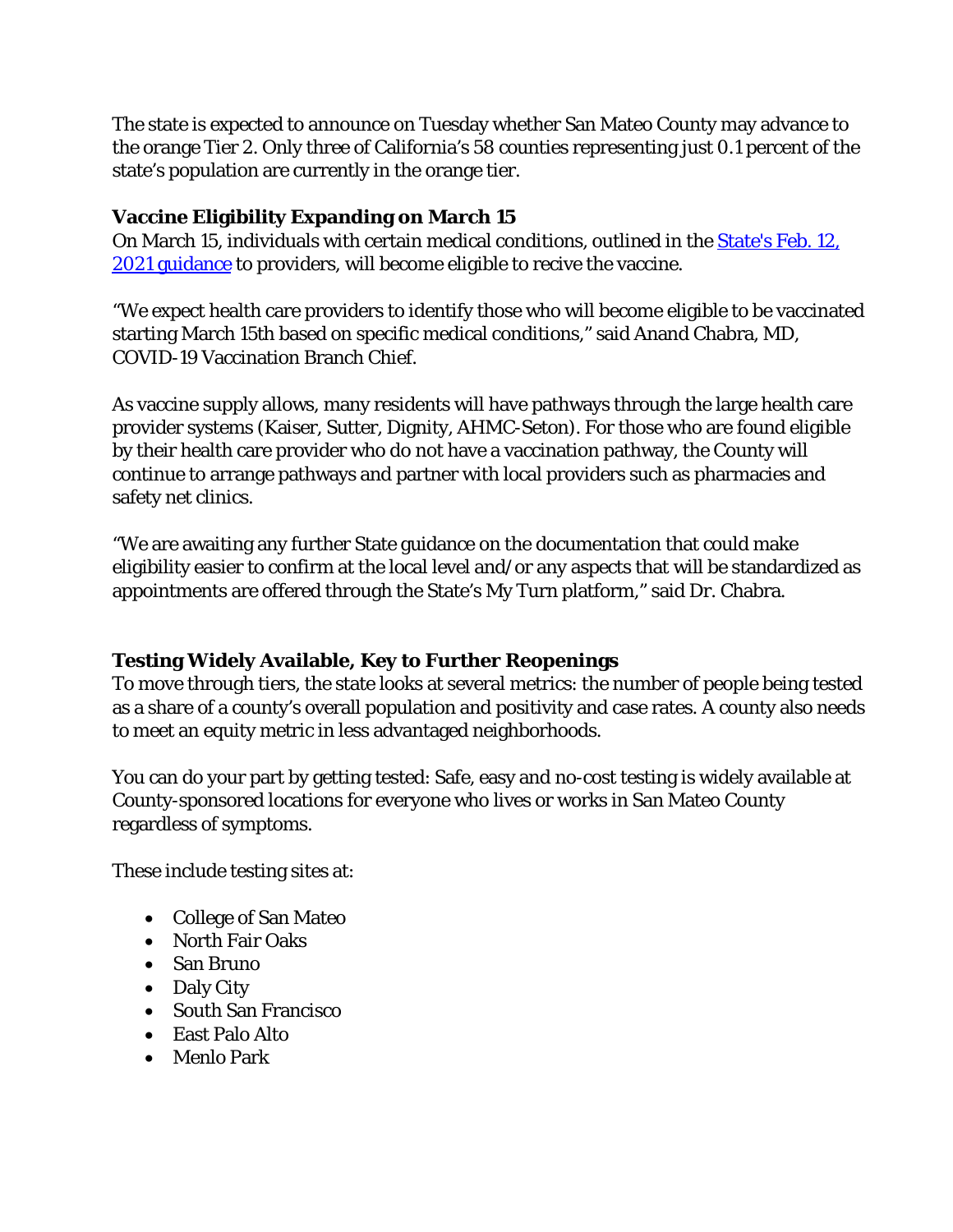- San Mateo
- Half Moon Bay

Learn more and schedule a test at<https://www.smcgov.org/testing>

#### **Vaccine Doses Administered Tops Quarter Million**

A total of 181,504 individuals have received at least one [COVID-19 vaccine shot in San](https://www.smchealth.org/data-dashboard/vaccination-totals-locations-data)  [Mateo County](https://www.smchealth.org/data-dashboard/vaccination-totals-locations-data) through Wednesday, March 10. 2021, up by approximately 21,000 from the prior week.

Of the total, 77,605 individuals have completed the vaccination series, bringing the total number of doses administered to 259,109.

As of March 7, 2021, of all county residents who have received the vaccine, 60.5 percent identify as people of color, 33 percent identify as white and 6.5 percent identify as other.

The County of San Mateo has **[expanded COVID-19 vaccine eligibility](https://www.smcgov.org/press-release/county-moves-expand-covid-19-vaccinations-eligible-essential-workers)** to include teachers, child care providers, first responders and food and agricultural workers who meet the state's Phase 1B criteria, as supply allows.

County Health continues to work with community partners on outreach to groups eligible to receive the vaccine.

## **Sign Up Now for Vaccine Notification Tools**

While COVID-19 vaccine supply remains limited, you can sign up for the County's [notification tool](http://forms.office.com/Pages/ResponsePage.aspx?id=Nfb6DU2gzEin422hrwiD-S6Nu8Fm05tAlD6PWRPnVIxUOUo0N0NUM1VDRUtVMDlBMlZBNFFBOFVNVyQlQCN0PWcu&wdLOR=c539C3515-F3DE-944B-88F3-A8F48EC76AB3) to receive notification when the state makes you eligible and information about how you may get an appointment.

The County notification tool is available in Spanish, Chinese simplified and traditional, and Tagalog. Through Google translate, the form is also available in multiple other languages.

Residents should also sign up for the state's **MyTurn** tool, which is expected to offer online appointment scheduling in our area in the coming weeks.

#### **COVID-19 Vaccine Dashboards**

Five dashboards are now live, showing totals, demographics, the cities/communities of vaccine recipients, vaccine administration in [Healthy Places Index](https://healthyplacesindex.org/) neighborhoods, and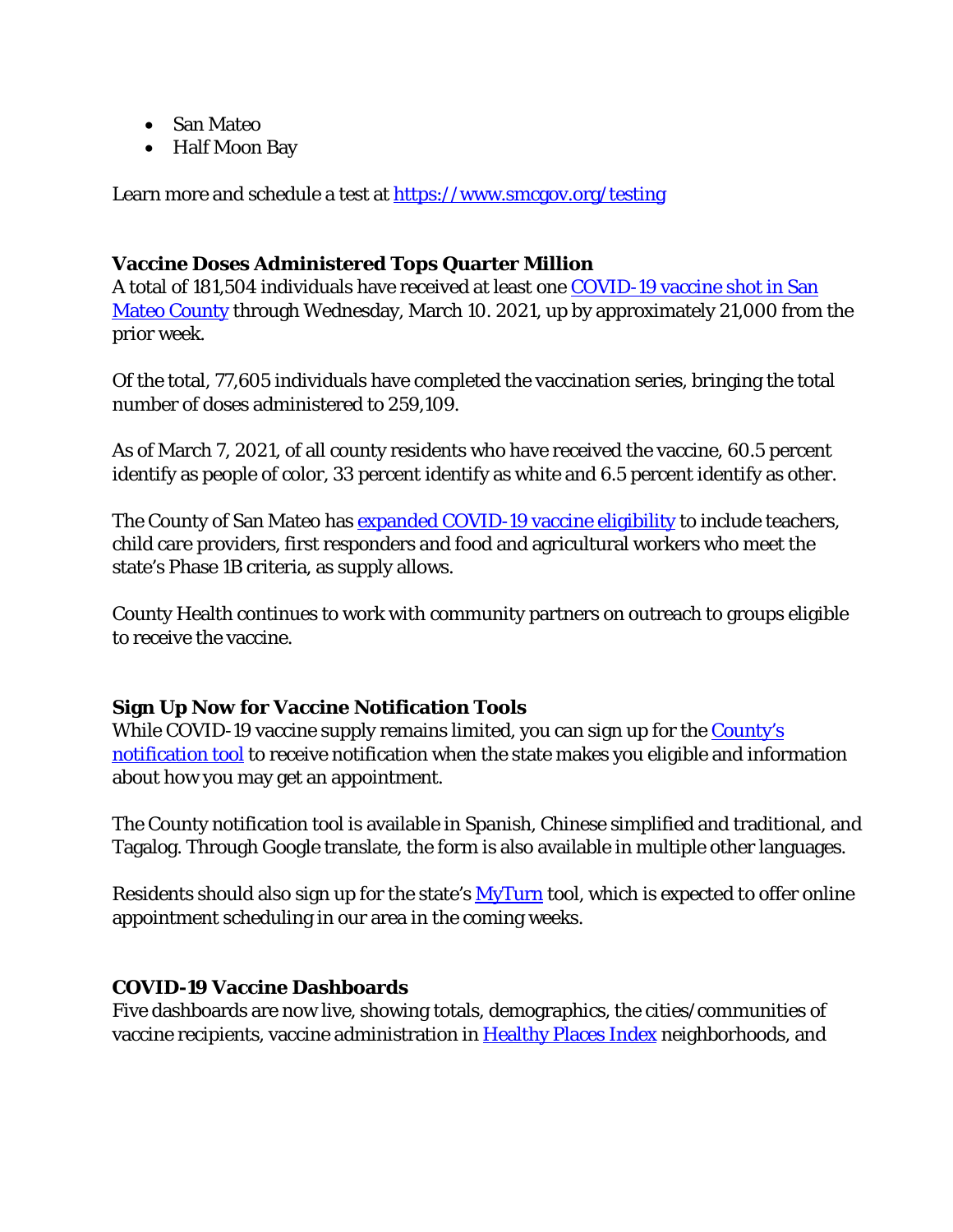overall vaccine distribution. See the dashboards here: [https://www.smchealth.org/coronavirus-health-data.](https://www.smchealth.org/coronavirus-health-data)

#### **Upcoming Events**

Join a Facebook Live on Tuesday, March 16, 2021, at 6:30 p.m.: Spanish language forum titled "Vacuna COVID-19, Mi Bienestar, Mi Comunidad" @SMCHealth and @CountyofSanMateo

COVID-19 Black Regional Town Hall on Thursday, March 25, 2021, at 5:30 p.m.: "COVID-19 Black: Saving Black Lives Around the Bay Area." Hear from policy makers, public health officials, doctors and advocates from the Bay Area. Learn and discuss the facts about the vaccine. Register here: [www.covid19black.org/get-involved](http://www.covid19black.org/get-involved)

## **Digital Equity Portal: Find a Wifi Hotspot Near You**

Free high-speed wireless internet access is available across San Mateo County through the County's Digital Equity Portal, an initiative to help bridge the digital divide. The portal is a collaboration between County and city officials, local school districts and libraries.

Find a free WiFi hotspot near you and learn how to log on and more at <https://www.smcgov.org/wifi-faqs>

Want to learn more? Check out a short video at<https://youtu.be/wvNALCAfDhQ>

## **COVID-19 Rent Relief: Application Portal Scheduled to Go Live Monday**

Renters who cannot pay their rent due to COVID-19 and eligible landlords can apply for financial relief through an online portal scheduled to go live Monday, March 15, 2021.

The state's COVID-19 Rent Relief effort is designed to help low-income Californians through the payment of back rent to landlords. Funding for this effort comes from \$2.6 billion in federal rental assistance.

Eligible landlords may receive 80 percent of an eligible tenant's unpaid rent for the period between April 1, 2020, and March 31, 2021. Eligible tenants whose landlords choose not to participate may apply on their own.

Learn more at [https://landlordtenant.dre.ca.gov/covid\\_rr/index.html](https://landlordtenant.dre.ca.gov/covid_rr/index.html)